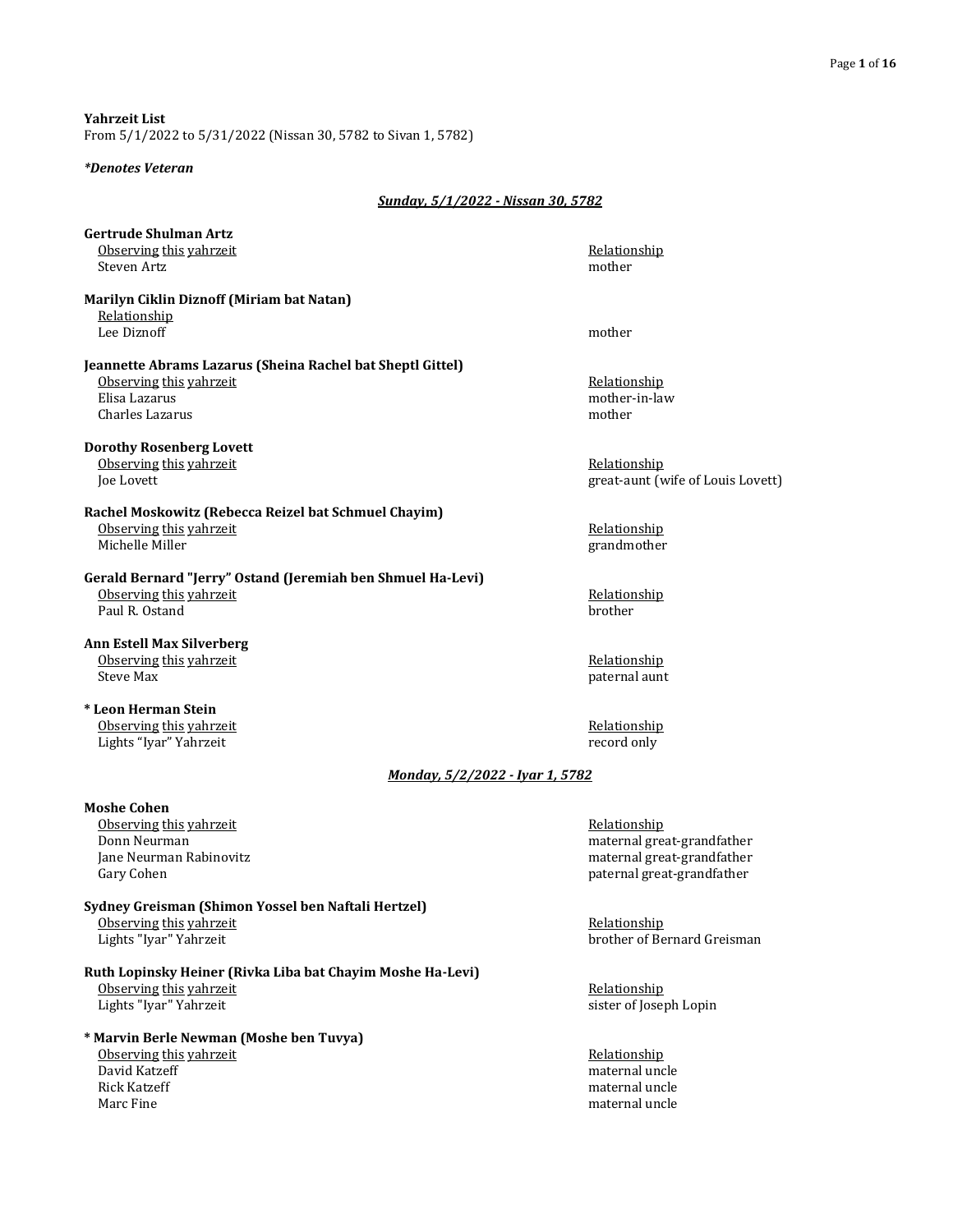#### Debby Fine maternal uncle maternal uncle

#### *Tuesday, 5/3/2022 - Iyar 2, 5782*

#### **Albert Aaron (Avraham ben Dov Baer)**

<u>Observing this yahrzeit</u> and the control of the control of the control of the control of the control of the control of the control of the control of the control of the control of the control of the control of the control

## **Lena Sarah Fine (Sarah bat Eliezer)** Observing this yahrzeit and the control of the control of the control of the control of the control of the control of the control of the control of the control of the control of the control of the control of the control of

Debby Fine paternal great-grandmother **Harriet Schulberg (Tzvia Leah bat Yosef Ha-Levi)**

#### Observing this yahrzeit **Relationship** Relationship Arnold Schulberg step-mother step-mother step-mother

#### **Lena A. Itzkoff Snyder (Channa Liba bat Eliyahu)** Observing this yahrzeit **Relationship Relationship Relationship** Draza Koff Peck paternal aunt

#### **Irving Weiner**

Observing this yahrzeit **Relationship Relationship Relationship** Marsha Weiner Marks **paternal uncle**<br>
Allen Weiner **Marks paternal uncle**<br> **Allen Weiner** 

#### **\* Victor Bastron** Observing this yahrzeit **Relationship Relationship Relationship**

Victor Bastron father

## **Minnie Evenstone Blumberg (Mina bat Yitzchak)**

## **Bertie Rodgin Cohen**

Observing this yahrzeit **Relationship Relationship Relationship** Rodgin Cohen mother method of the contract of the contract of the contract of the contract of the contract of the contract of the contract of the contract of the contract of the contract of the contract of the contract of Alan Cohen mother

#### **\* Richard Earl Herman (Reuven ben Chayim Ya'akov)** Observing this yahrzeit **Relationship Relationship Relationship** Barby Herman Diznoff **facture** and the state of the state of the state of the state of the state of the state of the state of the state of the state of the state of the state of the state of the state of the state of the s

#### **Goldie B. Lieberman Koslow (Golda bat Avraham Eliyahu)** Observing this yahrzeit **Relationship Conserving the Security Conserving the Security Associations Relationship** Ted & Shelley Muhlrad Kanner family friend

### **Samuel Nussbaum (Shmuel ben Shlomo Ha-Cohen)** Observing this yahrzeit **Relationship Relationship Relationship** Lights "Iyar" Yahrzeit Sidney's father

#### **Joan Marlon Furman Robbin** Observing this yahrzeit **Relationship Relationship Relationship** Ellyn Robbin Goldberg step-mother

## **Jacob "Jake" Wolinsky (Ya'akov ben Avraham Yitzchak)** Observing this yahrzeit and the control of the control of the Relationship Relationship Relationship Relationship Relationship Relationship Relationship Relationship Relationship Relationship Relationship Relationship Rela Bruce S. Seltzer material grandfather material grandfather material grandfather

paternal great-uncle

paternal great-grandmother

paternal uncle

## *Wednesday, 5/4/2022 - Iyar 3, 5782*

Observing this yahrzeit<br>
Lights "Iyar" Yahrzeit **Relationship**<br>
mother of Lewis & Harry Blumberg, Dora Sandman mother of Lewis & Harry Blumberg, Dora Sandman

maternal grandfather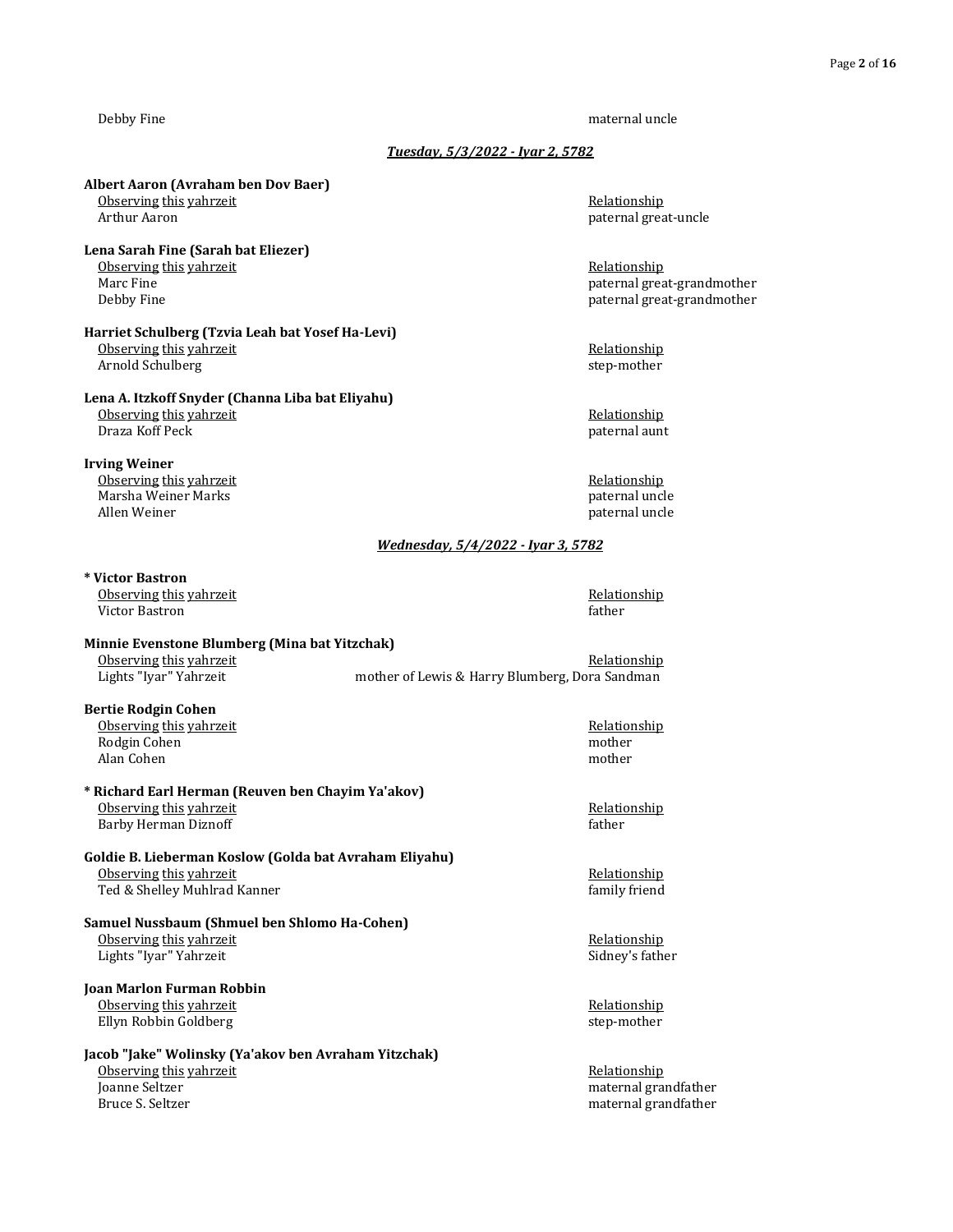#### *Thursday, 5/5/2022 - Iyar 4, 5782*

## **Ida Luchs Blum** Observing this yahrzeit **Relationship Relationship Relationship** Ellyn Robbin Goldberg maternal great-grandmother **Louis William Cohen (Zev ben Yitzchak Meir Ha-Cohen)** Observing this yahrzeit **Relationship Relationship Relationship** Rodgin Cohen father father Alan Cohen father father father father father father father father father father father father father father father father father father father father father father father father father father father father father father f **Morris Kerstein** Observing this yahrzeit **Relationship Containers Relationship Relationship** Phyllis Kerstein Sopher **paternal grandfather** paternal grandfather Harvey Kerstein paternal grandfather **Samuel David Lopinsky (Shmuel David ben Hillel Ya'akov Ha-Levi)** Observing this yahrzeit **Relationship Relationship Relationship** Ellen Lopinsky Wolf **father facture facture facture facture facture facture facture facture facture facture facture facture facture facture facture facture facture facture facture fa** *Friday, 5/6/2022 - Iyar 5, 5782* **Miriam "Mimi" Kessler Caplan (Miriam bat Mordechai)** Observing this yahrzeit **Relationship Containers Relationship Relationship** Betty Caplan mother **Louis David Gorsetman (David Eliezer ben Avraham)** Observing this yahrzeit **Relationship Relationship Relationship** Fred Gorsetman **paternal grandfather paternal grandfather paternal grandfather Bette Abel May (Basha bat Yisrael Noach)** Observing this yahrzeit **Relationship Relationship Relationship** Stuart May step-mother and the step-mother step-mother step-mother step-mother step-mother step-mother step-mother step-mother step-mother step-mother step-mother step-mother step-mother step-mother step-mother step-mother Observing this yahrzeit **Relationship Relationship Relationship** Philip Abrams mother Howard S. Abrams mother Murray Abrams mother **\* David Israel Caplan (David Yisrael ben Avraham)** Observing this yahrzeit **Relationship Relationship Relationship** Stefanie Masinter Simunic material grandfather material grandfather material grandfather Randy Masinter material grandfather material grandfather material grandfather material grandfather Debbie Masinter maternal grandfather **Rose Ellin Cohn (Rachel bat Moshe)** Observing this yahrzeit Relationship Julie Silverberg Brown maternal grandmother Jane Silverberg Stutzman maternal grandmother Barb Silverberg maternal grandmother Jeff Silverberg maternal grandmother Sarah Levy Ellin maternal grandmother meternal grandmother maternal grandmother Deborah Levy maternal grandmother Terry Cohn Orgel **paternal grandmother** paternal grandmother Rick Cohn **paternal grandmother paternal grandmother paternal** grandmother

#### *Saturday, 5/7/2022 - Iyar 6, 5782*

#### **Faye Cohen Abrams (Faige bat Nechemyah Ha-Cohen)**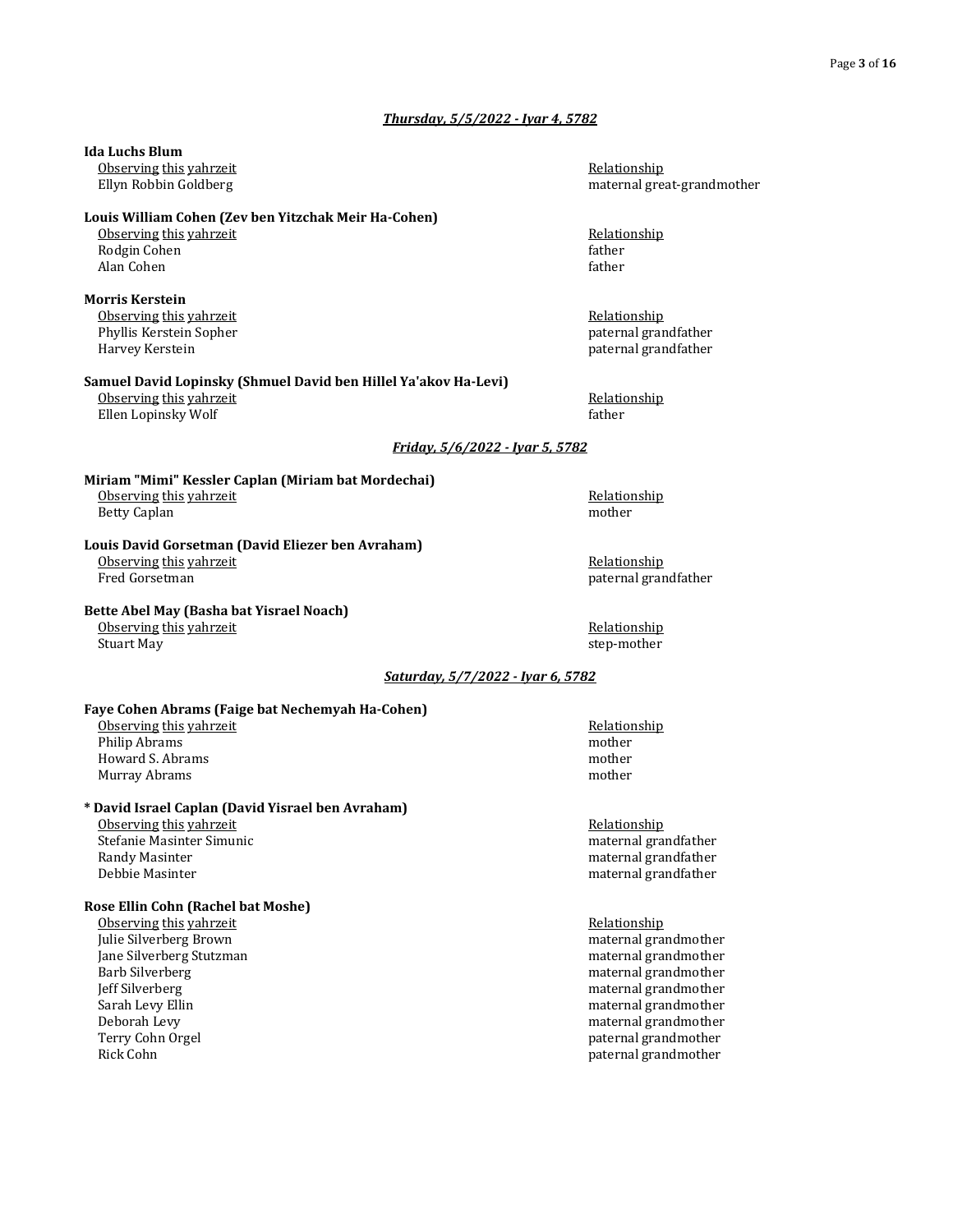**\* Paul Stanford Goodman** Observing this yahrzeit **Relationship Relationship Relationship** Sherri Goodman-Reveal **paternal** uncle paternal uncle

#### **Daisy Thelma Gross**

Observing this yahrzeit **Relationship Relationship Relationship** Stefanie Masinter Simunic **paternal aunt** paternal aunt Randy Masinter **paternal auntiliary of the Contract of Contract Contract of Contract Contract Contract Oriental auntiliary of the Contract Oriental auntil auntil auntil auntil auntil auntil auntil au de la paternal auntil** Richard Masinter **paternal aunt** between the paternal aunt between the paternal aunt between the paternal aunt Michael Masinter paternal aunt des paternal aunt des paternal aunt des paternal aunt des paternal aunt des paternal aunt de paternal aunt de paternal aunt de paternal aunt de paternal aunt de paternal aunt de paternal aunt

#### **Solomon Herman Pressman (Shlomo Eliyahu ben Tuvya)**

Observing this yahrzeit **Relationship Relationship Relationship** Marty Pressman father and the state of the state of the state of the state of the state of the state of the state of the state of the state of the state of the state of the state of the state of the state of the state of t Karen Pressman father in the settlement of the settlement of the settlement of the settlement of the settlement of the settlement of the settlement of the settlement of the settlement of the settlement of the settlement of Elaine Pressman Sternheimer father father father father father father father father father father father father

#### **Rosa Lee Ruben (Reizel Leah bat Yitzchak Zerach)**

Observing this yahrzeit **Relationship Relationship Relationship** Elizabeth Ruben Friedman **paternal** great-aunt Lisa Ruben Walden paternal great-aunt

#### **\* Daniel Rubin (Daniel ben Yehudah Ha-Levi)**

Observing this yahrzeit Government and the service of the Relationship Relationship Relationship Art Rubin Art Rubin father and the contract of the contract of the contract of the contract of the contract of the contract of the contract of the contract of the contract of the contract of the contract of the contract of the contr Steve Rubin Steve's father states and the steve of the steve of the steve of the steve of the steve of the steve Ellen Rubin Slotnick Ellen's father Gail Rubin Carter **paternal grandfather** paternal grandfather paternal grandfather

#### **Tova Babayev (Tova bat Azizoy)** Observing this yahrzeit **Relationship Relationship Relationship**

Benzakina Babayev paternal grandmother

## **Tillie Bore Blumenthal (Tobe bat Shimon Moshe)** Observing this yahrzeit and the control of the control of the control of the control of the control of the control of the control of the control of the control of the control of the control of the control of the control of

#### **Abraham Cohen (Avraham Moshe ben Yosef)**

Observing this yahrzeit **Relationship Containers Relationship Relationship** 

#### **\* Edward Israel Eiland**

Observing this yahrzeit **Relationship Relationship Relationship** Terry Cohn Orgel **material** uncle maternal uncle Rick Cohn maternal uncle and the state of the state of the maternal uncle and the maternal uncle in the maternal uncle

#### **Esther H. Eisenberg Galperin (Esther bat Chayim)** Observing this yahrzeit **Relationship Relationship Relationship**

### **Pesche Levitin Kanotopsky (Pesche bat Meier Ha-Levi)**

Observing this yahrzeit **Relationship Constanting the Constanting Constanting Constanting Relationship** Ted Kanner Ted's paternal great-grandmother Ted's paternal great-grandmother

#### *Sunday, 5/8/2022 - Iyar 7, 5782*

paternal grandmother

Barbara Braun Tweddle maternal great-grandfather

Scott Gordon uncle (husband of aunt Evelyn Gordon Eiland)

Lights "Iyar" Yahrzeit father of Si, Dick Galperin, Patricia Smith

Henry Kanner **paternal great-grandmother** paternal great-grandmother Martin Kanner **paternal great-grandmother** paternal great-grandmother Sally Kanner Levenson paternal great-grandmother Peggy Kanner Kundin paternal great-grandmother paternal great-grandmother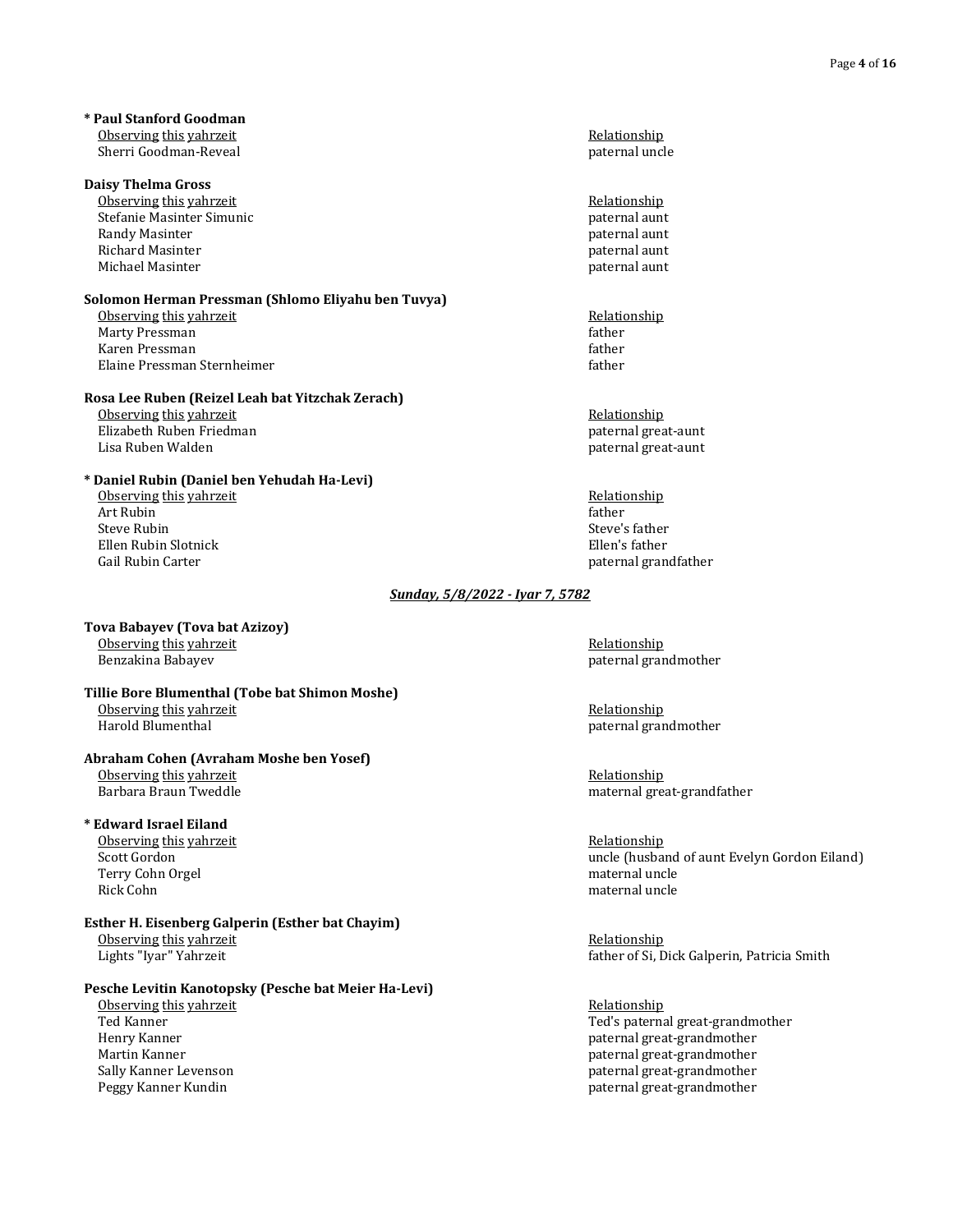**Sadie Schaeffer Lovitch** Observing this yahrzeit **Relationship Relationship Relationship** Fred Lovitch **paternal grandmother paternal** grandmother

**Stanley H. Margolis** Observing this yahrzeit **Relationship Relationship Relationship** Aric Margolis **factor facts facts facts facts facts facts facts facts facts facts facts facts f** 

**\* Alvin Herschel Ostrin (Efrayim Tzvi ben Noach)** Observing this yahrzeit **Relationship Relationship Relationship** Gary Borstein maternal uncle Linda Borstein Toborowsky maternal uncle

**Leah Buff Frankel (Leah bat Simcha)** Observing this yahrzeit **Relationship Relationship Relationship** Lights "Iyar" Yahrzeit sister of Emma Buff Goldberg

**Mollie Fisher Lovitz (Malka bat Yosef Tzvi)** Observing this yahrzeit **Relationship Containers Relationship Relationship** Lights "Iyar" Yahrzeit wife of Abe Samuel Lovitz

**Anna Gordon Rosenthal** Observing this yahrzeit **Relationship Relationship Relationship** Beverly Rosenthal Marks mother mother

**\* Charles Samuel Schneider (Shmuel Yosef ben Shabtai)** Observing this yahrzeit **Relationship Relationship Relationship** Lights "Iyar" Yahrzeit father of Barrie Lerner, Alan, Lynn Schneider

**Penny M. Sloman (Perl Miriam bat Avraham)** Observing this yahrzeit **Relationship Containers Relationship Relationship Relationship** Cookie Sloman sister

**Esther Schriber Sorgman (Esther Sarah bat Mordechai)** Observing this yahrzeit **Relationship Relationship Relationship** Rachal Sorgman Saunders paternal great-grandmother Bruce Sorgman **paternal grandmother** paternal grandmother

**Celia/Sylvia Delevin Weiner (Tzirel bat Yitzchak Ha-Cohen)** Observing this yahrzeit **Relationship Containers Relationship Relationship Relationship** Marsha Weiner Marks paternal grandmother

# **Myron Zeientz**

Observing this yahrzeit and the control of the control of the Relationship Relationship Marc Slotnick and the Marc Slotnick and the Marc Slotnick and the Marc Slotnick and the Marc Slotnick and the Marc Slotnick and the Ma

*Tuesday, 5/10/2022 - Iyar 9, 5782*

**Philip Goodman (Fishel ben Tzvi Eliezer)** Observing this yahrzeit **Relationship Containers Relationship Relationship** 

**Shirley E. Rubenstein Leshin (Shifra bat Reuven)**

Observing this yahrzeit **Relationship Relationship Relationship** Moe Rubenstein paternal aunt Bob Rubenstein **paternal** aunt Jim Rubenstein paternal aunt Tom Rubenstein **paternal aunt** paternal aunt paternal aunt paternal aunt paternal aunt paternal aunt paternal aunt

*Monday, 5/9/2022 - Iyar 8, 5782*

Allen Weiner paternal grandmother

maternal grandfather

Alvin Preiser uncle (husband of Celia Preiser Goodman Hubberman)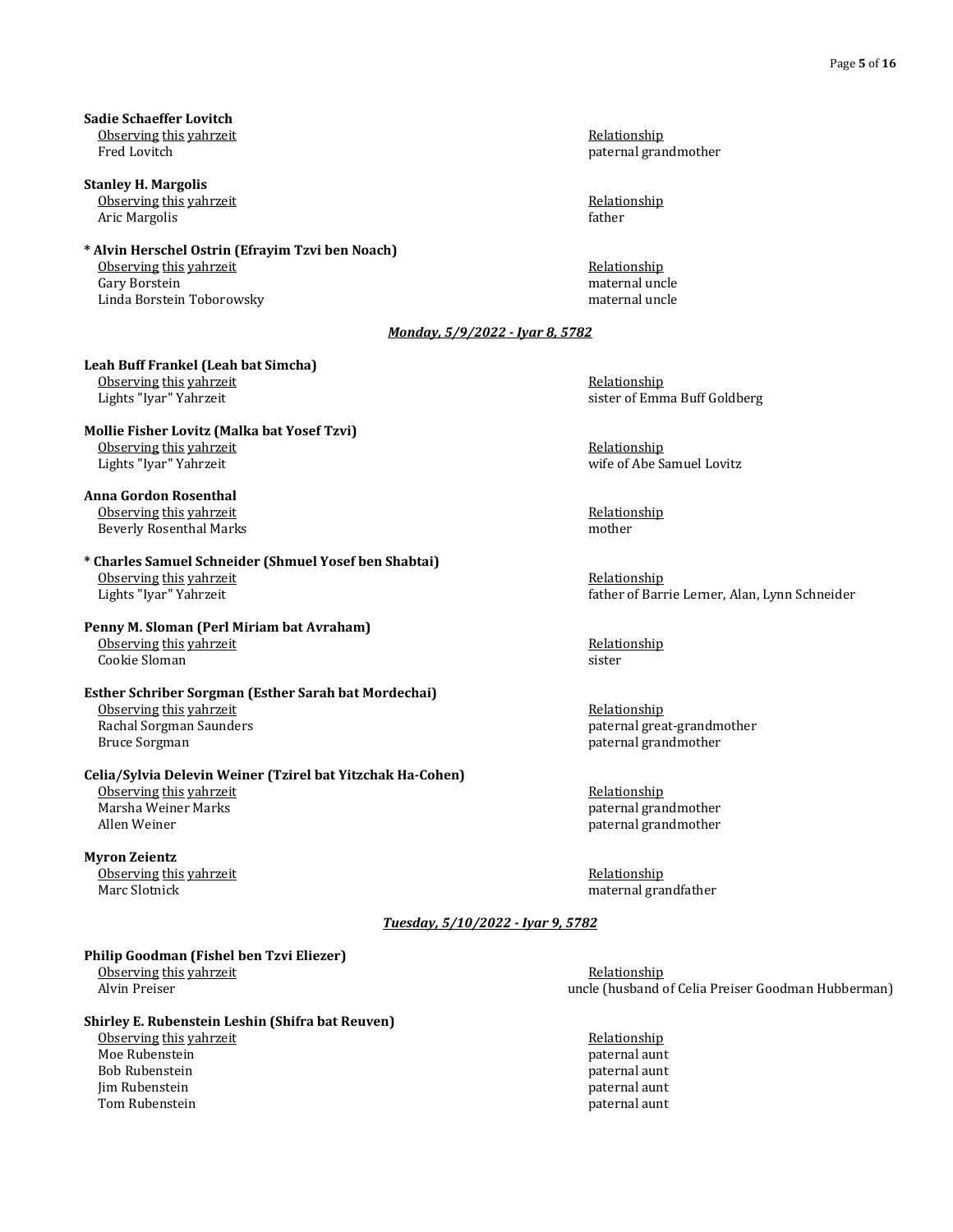#### **Abraham Miller (Avraham ben Ya'akov Ha-Levi)** Observing this yahrzeit **Relationship Relationship Relationship** Sam Miller paternal great-grandfather

#### **George Harold Samuels (Gershon Henech ben Ben Tzion)**

Observing this yahrzeit **Relationship Relationship Relationship** Tobi Samuels Bradshaw father Susie Samuels Muck father and the settlement of the settlement of the settlement of the settlement of the settlement of the settlement of the settlement of the settlement of the settlement of the settlement of the settleme

### **Sarah (Sherry) Brown Schwartzman**

Observing this yahrzeit **Relationship Containers Relationship Relationship** Zel Kandel Lewis maternal grandmother

Allen Weiner brother-in-law (husband of sister Harriet)

### *Wednesday, 5/11/2022 - Iyar 10, 5782*

- **\* Carl Carol Carp**
- Observing this yahrzeit **Relationship Relationship Relationship** Gerald Carp **paternal uncle** by the control of the control of the control of the control of the control of the control of the control of the control of the control of the control of the control of the control of the contro Bunker Carp Frank paternal uncle by the state of the paternal uncle paternal uncle paternal uncle Carolyn Carp Starr paternal uncle

**Barbara "Bobbie" Evans** Observing this yahrzeit and the control of the Relationship Pam Evans Goldfarb mother mother

**Jacob Fine (Ya'akov ben Avraham Yitzchak)** Observing this yahrzeit **Relationship Relationship Relationship** Debby Fine paternal great-uncle paternal great-uncle

#### **Frank Lashinsky (Feisel ben Yehudah Leib)** Observing this yahrzeit **Relationship Relationship Relationship** Louis Lashinsky paternal uncle

#### **\* Melvin Philip Ogrin (Meir ben David)** Observing this yahrzeit **Relationship Relationship Relationship** Barry Ogrin father Mark Ogrin father and the control of the control of the control of the control of the control of the control of the control of the control of the control of the control of the control of the control of the control of the c

#### **Nathan George Rosenfeld (Nachum Gershon ben Tzvi Aryeh Ha-Cohen)** Observing this yahrzeit **Relationship Containers Relationship Relationship Relationship** Lights "Iyar" Yahrzeit husband of Ruth Sylvia Rosenfeld

*Thursday, 5/12/2022 - Iyar 11, 5782*

#### **Saul Broome (Yishaya ben Yisrael)** Observing this yahrzeit Relationship Israel Broome father

#### **\* David Leonard Gordon (David Leib ben Avraham Tzvi)** Observing this yahrzeit **Relationship Relationship Relationship** Scott Gordon paternal uncle Robert, Richard, Carolyn Gordon Marsha Gordon Platnick father father father father father father father father father father father father father father father father father father father father father father father father father father father father fat

### **Esther Byer Landau (Esther Gittel bat Moshe)**

Observing this yahrzeit **Relationship Relationship Relationship** 

Marc Fine paternal great-uncle paternal great-uncle

Lights "Iyar" Yahrzeit wife of Louis Kaiser Landau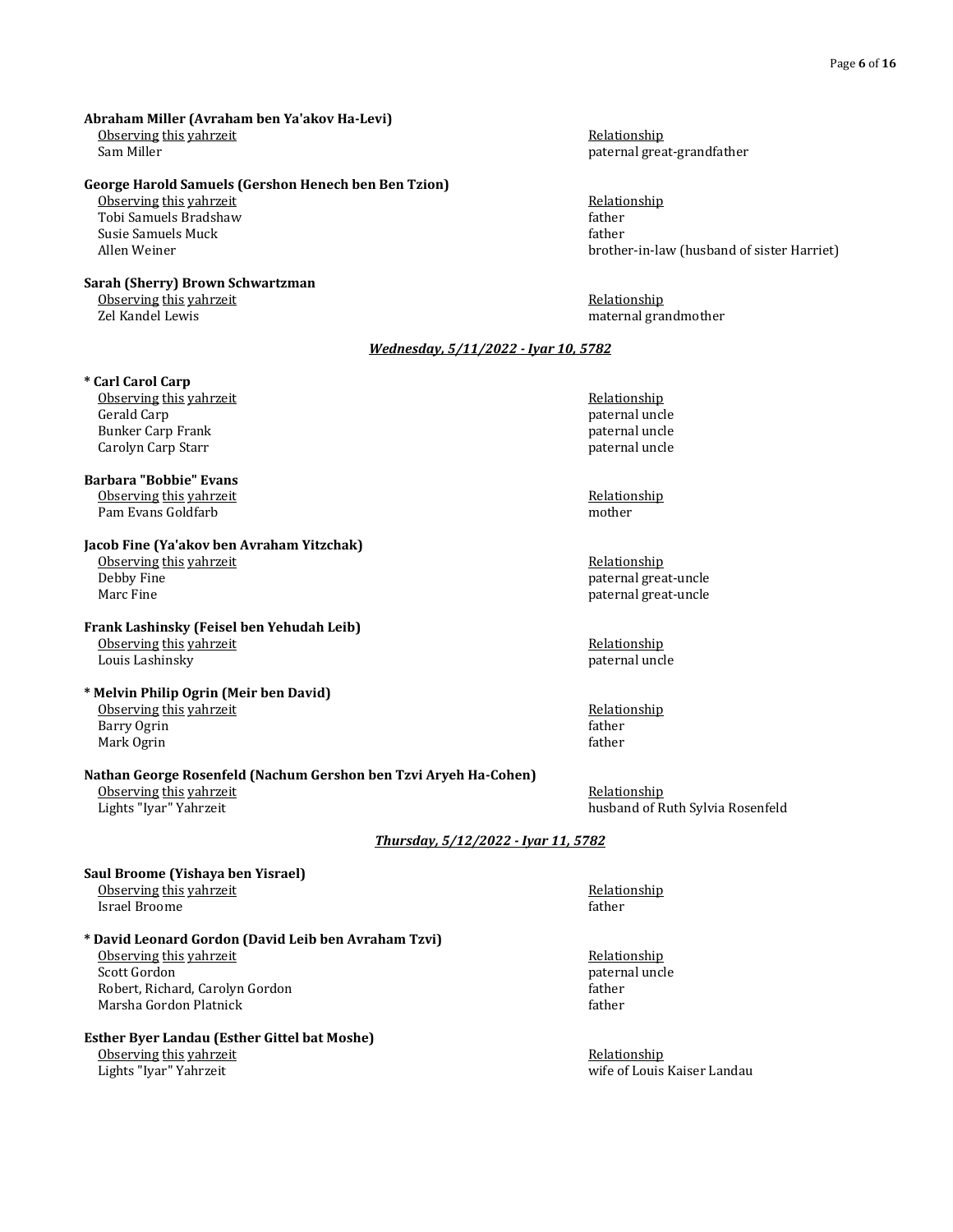#### **Jack Liebman (Moshe Yosef ben Avraham Eliyahu)**

Observing this yahrzeit **Relationship Relationship Relationship** 

**\* Hyman Roth (Chayim ben Shmuel)**

Observing this yahrzeit **Relationship Relationship Relationship** 

#### **Miriam Spilman Weiner (Miriam bat Moshe Chayim)**

Observing this yahrzeit **Relationship Relationship Relationship** Marsha Weiner Marks **mother** Allen Weiner mother Susie Samuels Muck maternal grandmother maternal grandmother Tobi Samuels Bradshaw maternal grandmother

#### **Arthur Harold Abshire**

Observing this yahrzeit **Relationship Relationship Relationship** Jerry A. Abshire father Sandy Abshire Brogan father father father father father father father father father father father father father

## **Helen Lewis Brody (Chaya Tobe bat Mordechai Ha-Levi)** Observing this yahrzeit and the service of the service of the service of the Selationship (Selationship  $\overline{Z}$ el Kandel Lewis

**\* Samuel J. Ferimer (Shmuel ben Chayim Ya'akov Ha-Cohen)** Observing this yahrzeit **Relationship Relationship Relationship** Alan Bernstein maternal uncle

#### **Minnie Jason Friedberg (Mina bat Avraham Shmuel)** Observing this yahrzeit **Relationship Relationship Relationship** Lights "Iyar" Yahrzeit sister of Meyer Jason

## **Rebecca Levin Grimes (Rivka bat Leib Hirsh)** Observing this yahrzeit **Relationship Relationship Relationship** Gary Borstein Frances Grimes' mother (wife of uncle Alvin)

**Irvin Averett Line** Observing this yahrzeit **Relationship Containst According the Containst According to According the Relationship** Alicia Lindsey Dishman maternal uncle and the state of the state of the state of the maternal uncle

## **Freda Rubinstein Lovitch** Observing this yahrzeit **Relationship Containers Relationship Relationship Relationship**

Fred Lovitch mother

## **Stephen Michael Newman (Shmuel Moshe ben Pinchas Ha-Levi)** <u>Observing this yahrzeit</u> and the control of the control of the control of the control of the control of the control of the control of the control of the control of the control of the control of the control of the control

Harold Newman brother and the same of the state of the state of the state of the brother same brother brother brother Sara Newman Frank

### **Meyer Ogrin (Meir ben David)**

Observing this yahrzeit **Relationship Containers Relationship Relationship** 

#### **Rebecca "Rae" Ostroff (Rachel bat Matityahu)** Observing this yahrzeit **Relationship Conserving the View Assessment Assessment Assessment Assessment Assessment Assessment Assessment Assessment Assessment Assessment Assessment Assessment Assessment Assessment Assessme**

Lights "Iyar" Yahrzeit record only

Lights "Iyar" Yahrzeit Milton Koslow's mother

Lights "Iyar" Yahrzeit father of Dr. Lester Roth

### *Friday, 5/13/2022 - Iyar 12, 5782*

sister-in-law (sister of Sanford)

Linda Borstein Toborowsky Frances Grimes' mother (wife of uncle Alvin)

Barry Ogrin **paternal great-grandfather** paternal great-grandfather Mark Ogrin paternal great-grandfather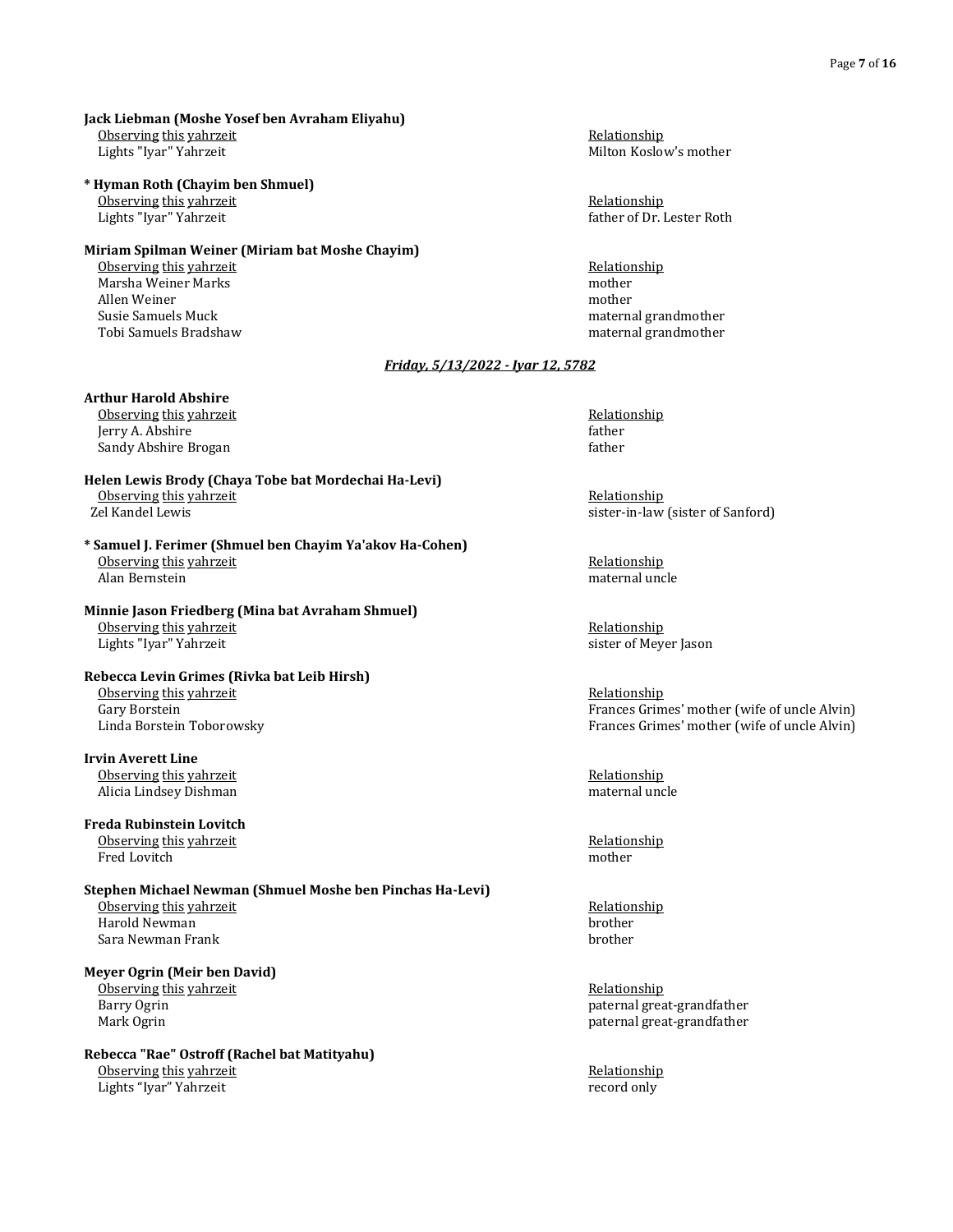**Harriet Weiner Samuels (Tzvia bat Chayim)**

Observing this yahrzeit **Relationship Relationship Relationship** Marsha Weiner Marks sister

Allen Weiner sister since the state of the state of the state sister sister sister Tobi Samuels Bradshaw mother Susie Samuels Muck mother mother mother mother mother mother mother mother mother mother mother mother mother

## **Beatrice Cohn Scherr** Observing this yahrzeit **Relationship Containers Relationship Relationship**

Frona Scherr Colker mother

#### **Abe Weiner (Avraham ben Tzvi)** Observing this yahrzeit **Relationship Containers Relationship Relationship**

Marsha Weiner Marks paternal uncle Allen Weiner **paternal** uncle **paternal** uncle Susie Samuels Muck material great uncle material great uncle Tobi Samuels Bradshaw maternal great-uncle

paternal great-grandfather

#### *Saturday, 5/14/2022 - Iyar 13, 5782*

## **Bearl David "Bernie" Aaron (Dov Baer ben Aharon)** Observing this yahrzeit and the control of the control of the control of the control of the control of the control of the control of the control of the control of the control of the control of the control of the control of

## **Rosella Barovsky (Rachel Leah bat Moshe)** Observing this yahrzeit **Relationship Conserving the Security of the Conserving the Security Associationship**

Lights "Iyar" Yahrzeit record only – daughter of Morris Glazer

#### **Abraham E. Line (Avraham Yitzchak ben Kopel)** Observing this yahrzeit **Relationship Relationship Relationship**

Alicia Lindsey Dishman maternal great-grandfather maternal great-grandfather

### **Mollie Metrick (Malka bat Moshe)**

Observing this yahrzeit **Relationship Relationship Relationship** Lights "Iyar" Yahrzeit mother of Freida Schneider

#### **Dora Cohen Apple Moss (Devorah bat Shlomo Michael Ha-Cohen)**

Observing this yahrzeit **Relationship Relationship Relationship** Melvin Apple mother Barby Herman Diznoff maternal aunt aux distributions of the maternal aunt maternal aunt maternal aunt maternal aunt maternal aunt maternal aunt maternal aunt maternal aunt maternal aunt maternal aunt maternal aunt maternal

### **Abraham Schwartzman**

Observing this yahrzeit **Relationship Relationship Relationship** Zel Kandel Lewis maternal uncle

### *Sunday, 5/15/2022 - Iyar 14, 5782*

#### **Baruch Babayev (Baruch ben Avraham)** Observing this yahrzeit **Relationship Relationship Relationship** Benzakina Babayev grandfather

### **Donald Berman (Dov ben Ya'akov)**

Observing this yahrzeit **Relationship Relationship Relationship** Martin Berman father that the state of the state of the state of the state of the state of the state of the state of the state of the state of the state of the state of the state of the state of the state of the state of t Janice Berman-Soucy **father** and the set of the set of the set of the set of the set of the set of the set of the set of the set of the set of the set of the set of the set of the set of the set of the set of the set of th

### **Anna Kanner Hartz (Nachama Yente bat Zelig)**

Observing this yahrzeit **Relationship Relationship Relationship** Sandy Hartz Cohen mother mother mother mother mother mother mother mother mother mother mother mother  $\Gamma$  and  $\Gamma$ Henry Kanner **paternal** aunt between the set of the set of the set of the set of the set of the set of the set of the set of the set of the set of the set of the set of the set of the set of the set of the set of the set o

paternal aunt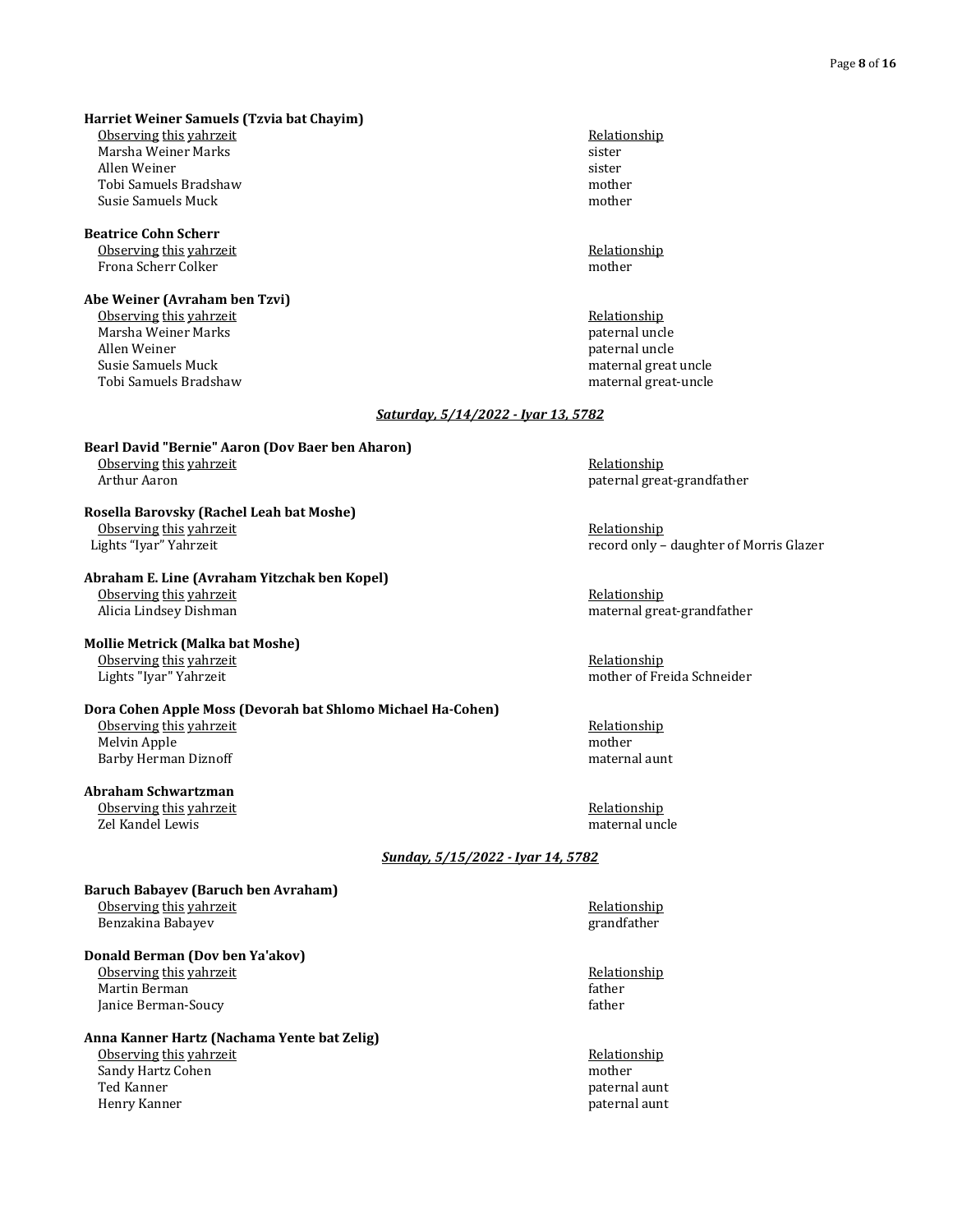Martin Kanner paternal aunt Sally Kanner Levenson paternal aunt Peggy Kanner Kundin paternal aunt besteht des Einsteinungsschaftes aus der Peggy Kanner Kundin aus der Peggy Kanner Kundin aus der Peggy Kanner Kundin aus der Peggy Kanner Kundin aus der Peggy Kanner Kundin aus der Peggy K

#### **Michael Kosmin (Michael ben Aryeh Leib)**

Martin A. Kosmin father

#### **Helen Liebensberger Marshall**

Observing this yahrzeit **Relationship Relationship Relationship** Bruce Cohen, Gail Cohen Ginsberg mother mother

Observing this yahrzeit **Relationship Relationship Relationship** 

### *Monday, 5/16/2022 - Iyar 15, 5782*

#### **Marvin Bloom (Matityahu ben Ya'akov Naftali Tzvi Hirsh Ha-Cohen)**

Observing this yahrzeit **Relationship Relationship Relationship** Stewart Bloom father and the stewart Bloom father and the stewart Bloom father father father father father father Bob Bloom father Miki Belford Bloom father-in-law Duke Bloom paternal uncle Ryan Bloom paternal grandfather Jessica Bloom paternal grandfather Alan Bloom father Marc Bloom father and the same of the state of the state of the state of the state of the state of the state of the state of the state of the state of the state of the state of the state of the state of the state of the st Aaron Forsythe Bloom paternal grandfather

#### **Max Ehudin (Mendel ben Chayim)**

Observing this yahrzeit **Relationship Containers Relationship Relationship Relationship** Draza Koff Peck paternal great-uncle

#### **Sylvia Carp Glasser (Shevah bat Yitzchak Eliyahu)**

Observing this yahrzeit and the control of the control of the control of the control of the control of the control of the control of the control of the control of the control of the control of the control of the control of Brian Glasser and Brian Glasser paternal grandmother paternal grandmother paternal grandmother paternal grandmother by the maternal strain of the maternal strain of the maternal strain of the maternal strain of the materna Kristy Glasser Schulman and the settlement of the settlement of the settlement of the settlement of the settlement of the settlement of the settlement of the settlement of the settlement of the settlement of the settlement Cookie Rotgin Glasser Bunker Carp Frank paternal aunt Joanne Carp Feinberg paternal aunt Carolyn Carp Starr **paternal aunt** control of the control of the control of the control of the control of the control of the control of the control of the control of the control of the control of the control of the control Gerald Carp **paternal aunt** paternal aunt between the control of the control of the control of the control of the control of the control of the control of the control of the control of the control of the control of the con

#### **Liam Samuel Lord**

Observing this yahrzeit **Relationship Relationship Relationship** Jim & Deidre Goldberg Doria grandson Jason Lord son Aaron Lord nephew Lanie Lord Tully nephew Blair Lord James nephew

#### **Ralph Leon Masinter**

Observing this yahrzeit **Relationship Relationship Relationship** Stefanie Masinter Simunic **paternal uncle** paternal uncle Randy Masinter **paternal uncle** and the paternal uncle paternal uncle Richard Masinter paternal uncle by the state of the state of the paternal uncle paternal uncle by the state of the state of the state of the state of the state of the state of the state of the state of the state of the sta Michael Masinter **paternal uncle** paternal uncle Debbie Masinter paternal uncle behavior of the paternal uncle paternal uncle paternal uncle paternal uncle paternal uncle paternal uncle paternal uncle paternal uncle paternal uncle paternal uncle paternal uncle paternal u

## **Zalman Josel Scherer (Zalman Yosel ben Avraham)**

Observing this yahrzeit and the control of the control of the Relationship Relationship Relationship Relationship Relationship Relationship Relationship Relationship Relationship Relationship Relationship Relationship Rela Toby Knell Scherer

paternal grandfather

paternal grandmother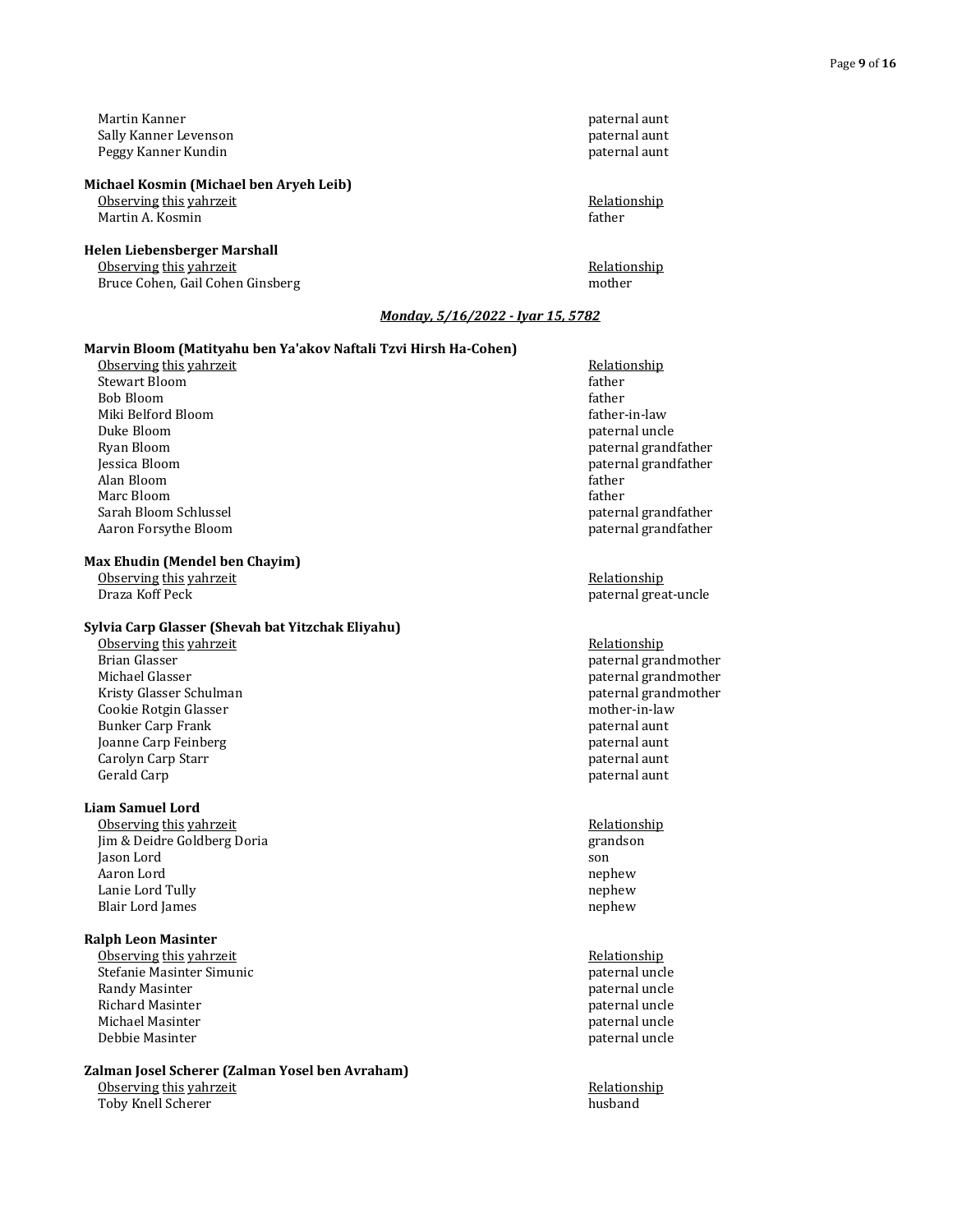#### **Marcus Smith (Mordechai ben Shimon)**

Observing this yahrzeit **Relationship Contract According the Contract According to the Relationship** Steven Smith father and the steven Smith father and the steven Smith father and the steven Smith father and the steven Smith father and the steven Smith father and the steven Smith father and the steven Smith father and th Harriet Smith McCallister, Jim Smith paternal uncle Sharan Sniderman Levy maternal uncle Sondra Sniderman Kulback material uncle material uncle material uncle

#### **Joseph Toovy (Yosef ben Schmuel)**

Observing this yahrzeit **Relationship Relationship Relationship** 

#### **Nat O. Turberg**

Observing this yahrzeit **Relationship Relationship Relationship** 

#### Ted Kanner uncle (husband of mat. aunt Toby Knell Scherer) Henry Kanner uncle (husband of mat. aunt Toby Knell Scherer) Martin Kanner uncle (husband of mat. aunt Toby Knell Scherer) Peggy Kanner Kundin uncle (husband of mat. aunt Toby Knell Scherer) Sally Kanner Levenson uncle (husband of mat. aunt Toby Knell Scherer)

Jackie Toovy Artz paternal grandfather

Stefanie Masinter-Simunic uncle (husband of aunt Mildred Masinter Turberg) Randy Masinter **National Community Community** Churches and the uncle (husband of aunt Mildred Masinter Turberg) Richard Masinter uncle (husband of aunt Mildred Masinter Turberg) Michael Masinter uncle (husband of aunt Mildred Masinter Turberg) Debbie Masinter uncle (husband of aunt Mildred Masinter Turberg)

#### *Tuesday, 5/17/2022 - Iyar 16, 5782*

#### **Tina Friedman (Bena bat Moshe Michael)**

Observing this yahrzeit **Relationship Relationship Relationship** 

#### **\* Philip Martin Goldstein, DDS (Faivel Mordechai ben Schmuel David)**

Observing this yahrzeit **Relationship Relationship Relationship** Connie Goldstein Covey father Sheila Goldstein Wilson **father** father Chuck Goldstein father

#### **Lottie Rubin (Tzolate Faige bat Yosef Aryeh)**

Observing this yahrzeit **Relationship Constanting the Constanting Constanting Constanting Relationship** 

#### **Alma Williams Rubinstein**

Observing this yahrzeit **Relationship Containers Relationship Relationship Relationship** Daniel Rubinstein mother

#### **Mathilda "Tillie" Schwartz Tucker (Tchzerne bat Aryeh Leib)** Observing this yahrzeit **Relationship Relationship Relationship** Lights "Iyar" Yahrzeit sister of Anna Schwartz Lovett

Terry Winston Pickett great-cousin (daughter of Mose & Sarah) Dinah Winston Lovitch great-cousin (daughter of Mose & Sarah) Stephanie Winston great-cousin (daughter of Mose & Sarah)

Arthur Aaron paternal great-grandmother

Fred Lovitch **aunt (wife of uncle Maurice Rubinstein)** and the state of uncle Maurice Rubinstein)

#### *Wednesday, 5/18/2022 - Iyar 17, 5782*

**\* Henry Cohen (Henech ben Aharon Yosef)** Observing this yahrzeit **Relationship Relationship Relationship** Barbara Braun Tweddle material uncle material uncle material uncle

**Jerome Goldberg (Yeruchim ben Shmuel)** Observing this yahrzeit **Relationship Conserving the View Assessment Conserving the View Assessment Relationship** Deidre Goldberg Doria father father father father father father father father father father father father father father father father father father father father father father father father father father father father fath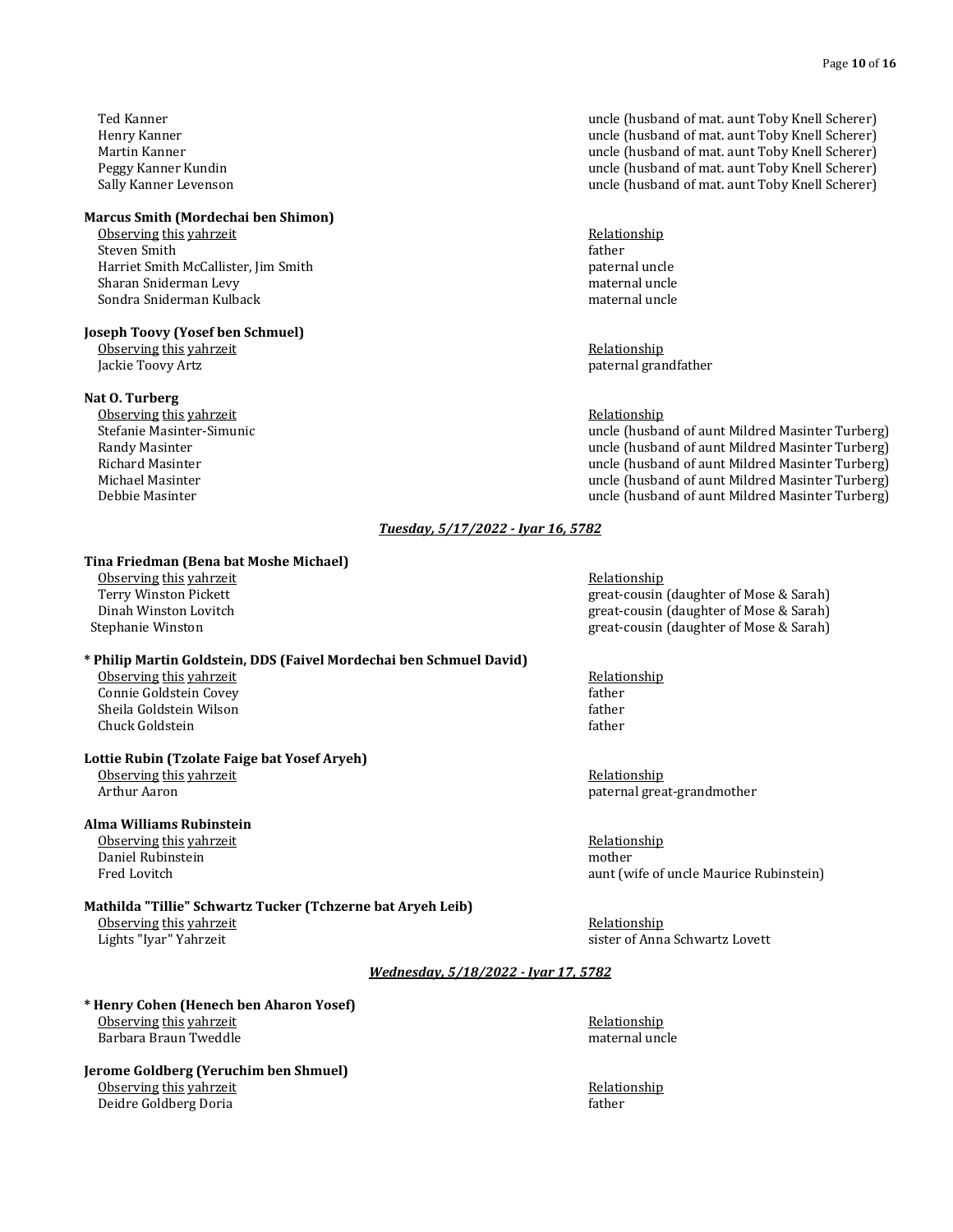Nancy Goldberg Rosenthal **Facture 2** and the control of the father father father father Donna Goldberg father-in-law Jason Lord maternal grandfather Aaron Lord maternal grandfather Lanie Lord Tully maternal grandfather Blair Lord James maternal grandfather Kim Goldman Michel material grandfather material grandfather material grandfather Gregg Goldman maternal grandfather maternal grandfather maternal grandfather Scott Goldman maternal grandfather Dee Goldberg Hays paternal uncle Julie Goldberg Boggs paternal uncle

#### **Ruth Adelson Kanner (Ruth bat Avraham)**

Observing this yahrzeit **Relationship Relationship Relationship** Debbie Kanner Ebner mother Robbie Sheff material aunt aux des states and the control of the control of the control of the control of the control of the control of the control of the control of the control of the control of the control of the control

#### **Gabriel Zacks (Gavriel ben Meir Ya'akov)**

Observing this yahrzeit **Relationship Relationship Relationship** Ben Zacks paternal grandfather Leonard Zacks paternal grandfather Joel Meir Zacks paternal grandfather

#### *Thursday, 5/19/2022 - Iyar 18, 5782*

#### **Ida C. Ramze Abrams (Chaya Tzerne bat Zev)**

Observing this yahrzeit **Relationship Containers Relationship Relationship** Ross A. Abrams paternal grandmother paternal grandmother paternal grandmother Rocky Abrams great-grandmother great-grandmother great-grandmother

#### **Morris Biltzer (Moshe Aharon ben Eliezer Zev)**

Observing this yahrzeit and the control of the control of the control of the control of the control of the control of the control of the control of the control of the control of the control of the control of the control of

#### **Mary Miriam Schiff Friedman (Miriam bat Yisrael Mordechai)**

Observing this yahrzeit and the control of the control of the Relationship Relationship Relationship Relationship Relationship and the control of the control of the control of the control of the control of the control of t

#### **Nathan Willard Goodman**

Observing this yahrzeit **Relationship Relationship Relationship** Cindy Goodman Feltzin father father father father father father father father father father father father father father father father father father father father father father father father father father father father fath Marshall A. Goodman father and the control of the control of the control of the control of the control of the control of the control of the control of the control of the control of the control of the control of the control

#### **William Newman (Reuven Zev ben Tzvi Hirsh Ha-Levi)**

Observing this yahrzeit and the control of the control of the Relationship Relationship Relationship Relationship<br>Relationship Relationship Relationship Relationship Relationship Relationship Relationship Relationship Rela Sara Newman Frank paternal grandfather paternal grandfather paternal grandfather

#### **Dorothy Borstein Steinberg (Devorah bat Yitzchak Pesach)**

Observing this yahrzeit **Relationship Containers Relationship Relationship** Harriet Borstein Craig paternal aunt

great-uncle (husband of great-aunt Ida Cohen Biltzer)

maternal great-grandmother Dinah Winston Lovitch maternal great-grandmother Stephanie Winston maternal great-grandmother

paternal grandfather

#### *Friday, 5/20/2022 - Iyar 19, 5782*

#### **Ellen Lydia Borstein (Chaya Leah bat David)**

Observing this yahrzeit **Relationship Relationship Relationship** Harriet Borstein Craig sister Andrew Borstein sister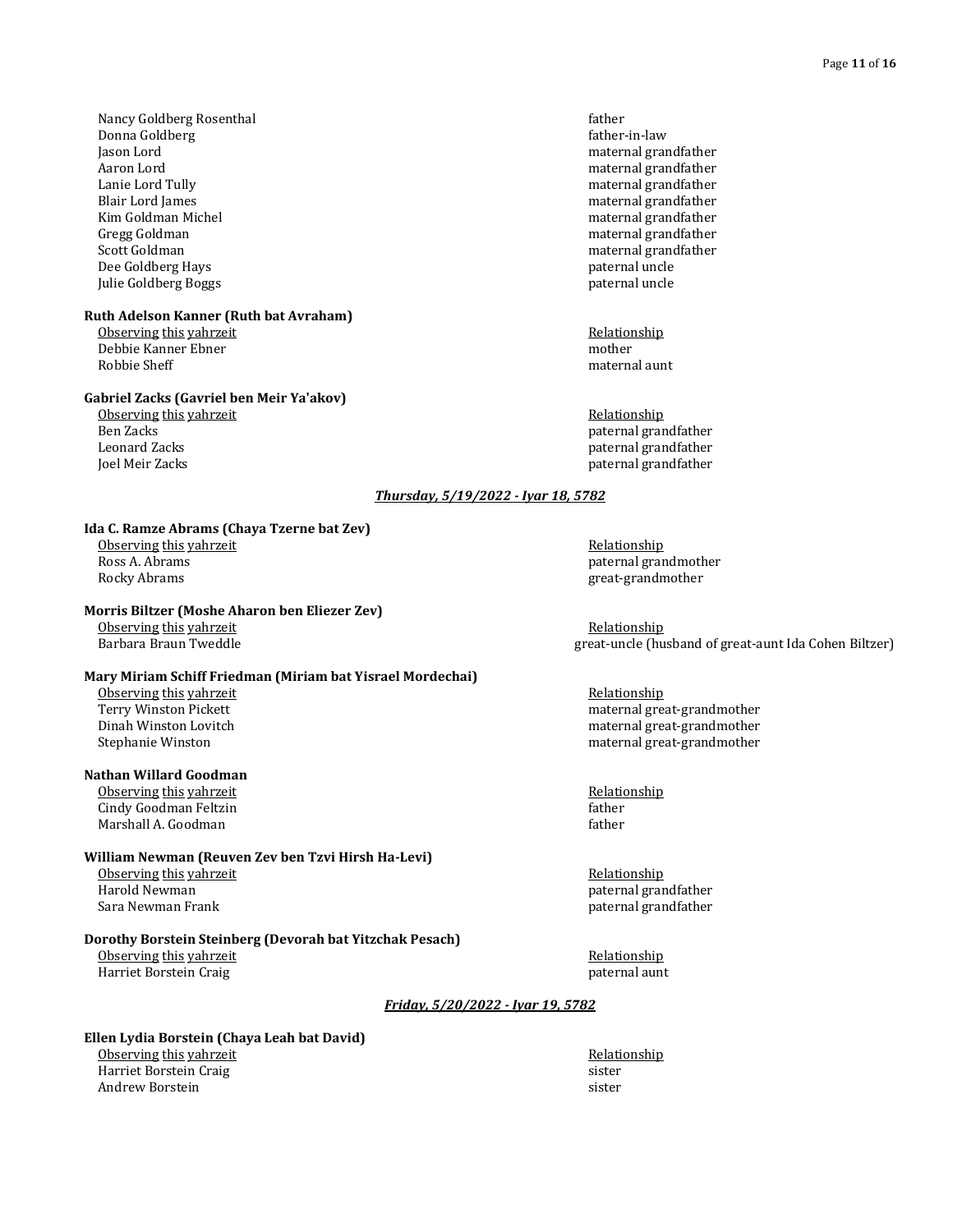#### **Stephanie Cohn Goldberg**

Observing this yahrzeit **Relationship Relationship Relationship** Terry Cohn Orgel sister Rick Cohn sister **State Community** Sister **State Community** Sister **State Community** Sister Deborah Levy cousin Sarah Levy Ellin cousin cousin cousin cousin cousin cousin cousin cousin cousin cousin cousin cousin cousin cousin cousin cousin cousin cousin cousin cousin cousin cousin cousin cousin cousin cousin cousin cousin cousin co

## **William Samuel Landau (Zev ben Avraham Asher)**

Lights "Nissan" Yahrzeit

**Alexander Lazarus** Observing this yahrzeit **Relationship Containers Relationship Relationship** Charles Lazarus paternal grandfather

#### **Mildred Lillian Klein Milstein** Observing this yahrzeit **Relationship Relationship Relationship** Marsha Diznoff Albert maternal aunt

**Sherwin "Win" Rubenstein**

Observing this yahrzeit and the control of the control of the Relationship Relationship Relationship Relationship Relationship Relationship Relationship Relationship Relationship Relationship Relationship Relationship Rela

Observing this yahrzeit entitled and the control of the control of the control of the control of the control of the control of the control of the control of the control of the control of the control of the control of the c

maternal uncle

#### *Saturday, 5/21/2022 - Iyar 20, 5782*

#### **Mildred Selma Wallace Ellis (Malka bat Ya'akov)**

Observing this yahrzeit **Relationship Containers Relationship Relationship** Lights "Iyar" Yahrzeit daughter of Jacob Wallace & Katherine Toovy

### **Rose Harris (Rachel bat Yosef)**

Observing this yahrzeit **Relationship Conserving the View Assessment Conserving the View Assessment Relationship** Lights "Iyar" Yahrzeit sister of Rachel Harris Lashinsky

### **Manuel Mendel Pushkin**

#### **Zalman Urecki (Zalman ben Nisan)**

Elliot Urecki father

<u>Observing this yahrzeit</u> and the second of the second of the second of the second of the second of the second of the second of the second of the second of the second of the second of the second of the second of the second Yaacov Pushkin paternal uncle

Observing this yahrzeit **Relationship Relationship Relationship** 

#### *Sunday, 5/22/2022 - Iyar 21, 5782*

#### **Ida Borstein (Chaya bat Yitzchak Pesach)** Observing this yahrzeit **Relationship Relationship Relationship** Harriet Borstein Craig **paternal** aunt between the state of the paternal aunt between the paternal aunt between the state of the state of the state of the state of the state of the state of the state of the state of the st

### **\* Arthur Adams (Aharon ben Shraga Faivel Ha-Levi)**

Observing this yahrzeit Relationship **Donna Adams Hark** father Aaron Hark maternal grandfather meters and the maternal grandfather maternal grandfather Adam Hark material grandfather material grandfather material grandfather material grandfather Ginny Adams Kafka **grandfather** grandfather grandfather grandfather grandfather grandfather grandfather grandfather grandfather grandfather grandfather grandfather grandfather grandfather grandfather grandfather grandfathe

### **Ann Borstein Rubin (Channa bat Yitzchak Pesach)**

Observing this yahrzeit **Relationship** Relationship Harriet Borstein Craig

paternal uncle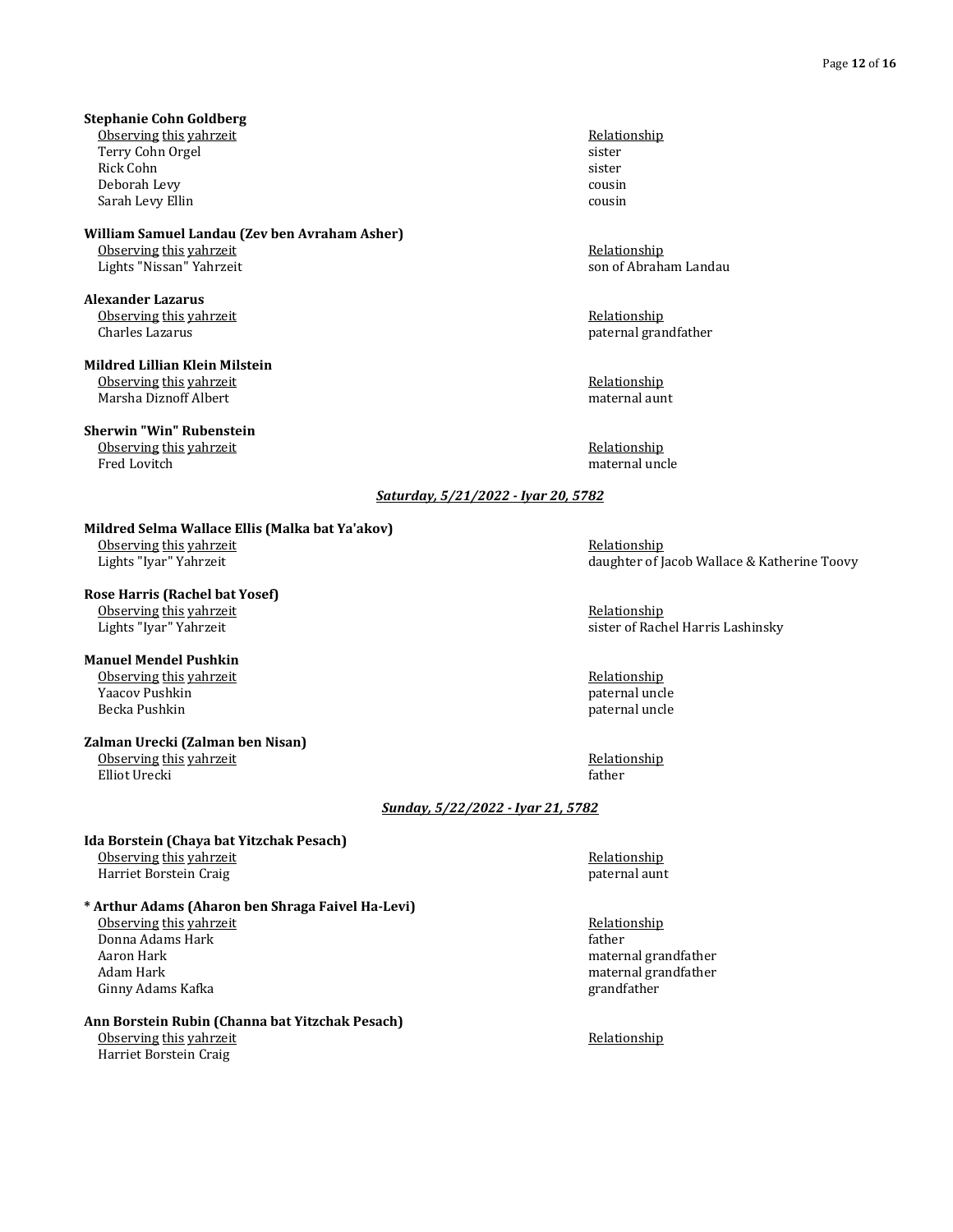#### *Monday, 5/23/2022 - Iyar 22, 5782*

#### **\* Howard Robert Schoenbaum**

Observing this yahrzeit **Relationship Relationship Relationship** Emily B. Schoenbaum **paternal** uncle by the state of the state of the state of the state of the state of the state of the state of the state of the state of the state of the state of the state of the state of the state of Jeffry Schoenbaum paternal uncle Raymond Schoenbaum Joann Schoenbaum Miller **paternal uncle** paternal uncle

#### **Jacob P. Sherman (Yosef Faivel ben Shaul Pesach)**

Observing this yahrzeit **Relationship Relationship Relationship** Gordon Sherman material grandfather material grandfather material grandfather material grandfather material grandfather material grandfather material grandfather material grandfather material grandfather material grandfath Stephen Sherman maternal grandfather maternal grandfather

#### **David Harry Steinberg (David Tzvi ben Shlomo Dov)**

Observing this yahrzeit **Relationship Relationship Relationship** 

### **Irvin Leon Caplan**

Observing this yahrzeit **Relationship Relationship Relationship** Betty Caplan paternal uncle and the settlement of the settlement of the settlement of the settlement of the settlement of the settlement of the settlement of the settlement of the settlement of the settlement of the settle

#### **Helen Bachrach Fixler (Channa bat David)** Observing this yahrzeit **Relationship Relationship Relationship** Zelman Fixler mother

#### **Libby Glickman (Chaya Liba bat Mordechai)**

Observing this yahrzeit **Relationship Relationship Relationship** Lights "Iyar" Yahrzeit mother of Esther Vigadi

#### **Frederick Russell Marks (Ephraim ben Nisan)** Observing this yahrzeit and the control of the control of the Relationship Relationship Relationship Relationship Relationship Relationship Relationship Relationship Relationship Relationship Relationship Relationship Rela Norman Marks

Beverly Rosenthal Marks **father-in-law** father-in-law

#### **Jacob "Jack" Pressman (Ya'akov ben Tuvia)**

Observing this yahrzeit **Relationship Constanting the Constanting Constanting Constanting Relationship** Marty Pressman **paternal** uncle and the set of the set of the set of the set of the set of the set of the set of the set of the set of the set of the set of the set of the set of the set of the set of the set of the set of Karen Pressman paternal uncle and the set of the set of the set of the set of the set of the set of the set of the set of the set of the set of the set of the set of the set of the set of the set of the set of the set of t Elaine Pressman Sternheimer **paternal uncle** paternal uncle

#### **Joseph Sherman (Yosef ben Dov)**

Observing this yahrzeit and the service of the service of the Relationship Relationship Relationship Relationship Relationship Relationship Relationship Relationship Relationship Relationship Relationship Relationship Rela Harvey Sherman paternal grandfather between the stephen Stephen Sherman paternal grandfather stephen Sherman paternal grandfather stephen Sherman paternal grandfather stephen Sherman paternal grandfather stephen Sherman pa Stephen Sherman paternal grandfather and the stephen Sherman paternal grandfather paul Sherman paternal grandfather Gordon Sherman **paternal grandfather paternal grandfather paternal grandfather** 

Paul Sherman maternal grandfather

Harriet Borstein Craig uncle (husband of aunt Dorothy Borstein Steinberg) Andrew Borstein Steinberg) and the uncle (husband of aunt Dorothy Borstein Steinberg)

#### *Tuesday, 5/24/2022 - Iyar 23, 5782*

paternal grandfather

#### *Wednesday, 5/25/2022 - Iyar 24, 5782*

#### **Joseph "Joe" Boiarsky (Yosef ben Yitzchak)** Observing this yahrzeit **Relationship Containers Relationship Relationship Relationship**

**Elaine Goldberg** Observing this yahrzeit **Relationship Conserving the Security Conserving the Security Associations Relationship** Todd Goldberg mother

Lights "Iyar" Yahrzeit grandfather of Lester Boiarsky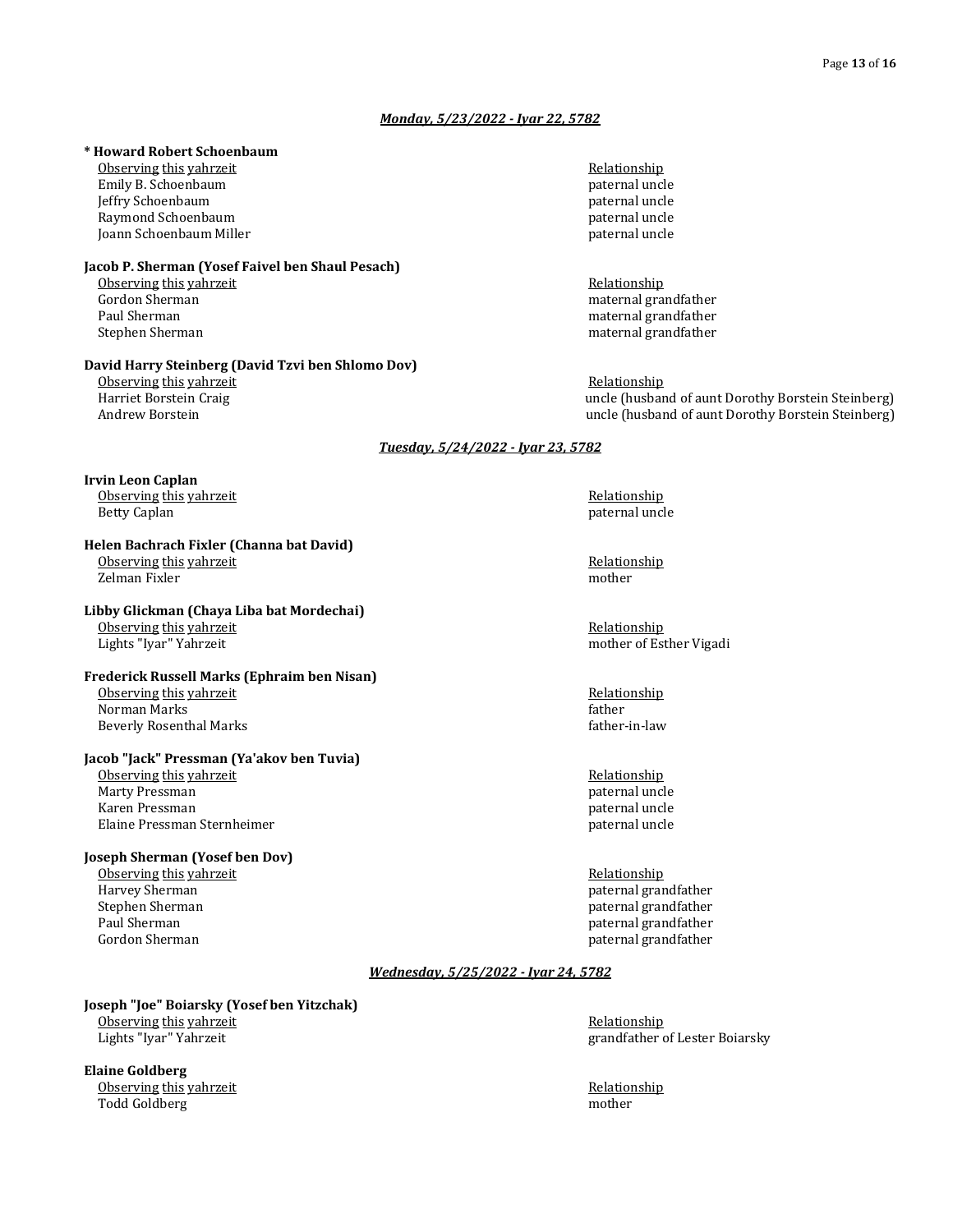**Donald William Haves** Observing this yahrzeit **Relationship Relationship Relationship** 

Karen Haves brother

### *Thursday, 5/26/2022 - Iyar 25, 5782*

#### **Ruth Schaffner Barton (Ruth bat Avraham)** Observing this yahrzeit **Relationship Relationship Relationship** Barbie Barton Sadolf and the state of the state of the mother mother

**Abraham Cohen (Avraham ben Zanvuel Ha-Cohen)** Observing this yahrzeit **Relationship Conserving the Security of the Conserving the Security Associationship** Lights "Iyar" Yahrzeit **father of Harvey Cohen** father of Harvey Cohen

#### **Albert "Al" Herman (Chayim Ya'akov ben Shimon)** Observing this yahrzeit **Relationship Relationship Relationship**

Barby Herman Diznoff **paternal grandfather** paternal grandfather

#### **Teddy Knell (Todros ben Mordechai Tzvi)**

<u>Observing this yahrzeit</u> and the control of the control of the control of the control of the control of the control of the control of the control of the control of the control of the control of the control of the control Toby Knell Scherer Ted Kanner maternal uncle Henry Kanner maternal uncle Martin Kanner maternal uncle Sally Kanner Levenson maternal uncle Peggy Kanner Kundin maternal uncle and the state of the maternal uncle in the maternal uncle in the maternal uncle

#### **Rachel L. Lewis (Rachel Leah bat Gotlieb)**

Observing this yahrzeit **Relationship Containers Relationship Relationship Relationship** 

## **Emma Schachet Schlact (Nachama bat Mordechai Shmaryahu)**

Observing this yahrzeit **Relationship Relationship Relationship** Alan, Norman, Steven Schlact paternal grandmother

Lights "Iyar" Yahrzeit grandmother of Mary Buff Boiarsky

### *Friday, 5/27/2022 - Iyar 26, 5782*

### **Martin Arthur Adams (Motty ben Reuven Ha-Levi)**

Observing this yahrzeit **Relationship Relationship Relationship** Ginny Adams Kafka brother Donna Adams Hark nephew nephew nephew nephew nephew nephew nephew nephew nephew nephew nephew nephew nephew nephew nephew nephew nephew nephew nephew nephew nephew nephew nephew nephew nephew nephew nephew nephew nephew ne

#### **\* Stanley Edwin Deutsch** Observing this yahrzeit **Relationship Relationship Relationship** Jon Deutsch father

#### **Israel Gordon (Yisrael ben Ya'akov)** Observing this yahrzeit **Relationship Relationship Relationship** Lights "Iyar" Yahrzeit record only

#### **Leonore Roslyn Carmel Greenfield (Leah bat David)**

Observing this yahrzeit **Relationship Containers Relationship Relationship** Missy Greenfield Rubin mother mother

#### **Mendel Pickus**

Observing this yahrzeit **Relationship Relationship Relationship** Jeff Silverberg paternal great-grandfather

Janie Stutzman paternal great-grandfather Barb Silverberg paternal great-grandfather Julie Silverberg Brown paternal great-grandfather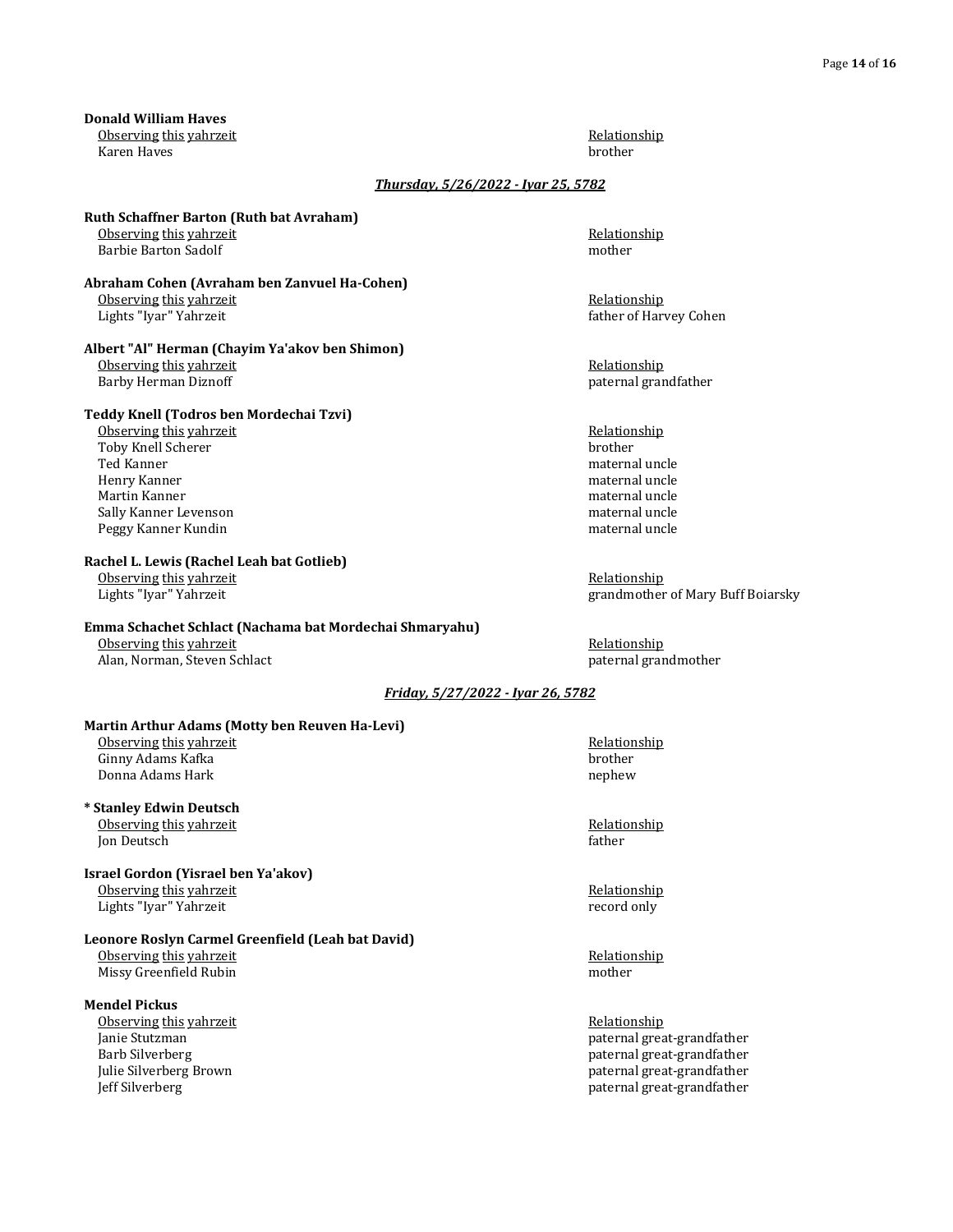**Rebecca Bachrach Portnoy** Observing this yahrzeit **Relationship Relationship Relationship** Zelman Fixler maternal aunt

**Harry Schlact (Chlavne ben Shalom)**

Observing this yahrzeit **Relationship Relationship Relationship** Alan, Norman, Stephen Schlact paternal grandfather

#### **Sophie Sasha Weigler Steiger (Sasha Faige bat Avigdor Yehudah)**

Observing this yahrzeit **Relationship Containers Relationship Relationship** 

**Melvin Sutker** Observing this yahrzeit **Relationship** Relationship Barbara Sutker Rubin father and the state of the state of the state of the state of the state of the state of the state of the state of the state of the state of the state of the state of the state of the state of the stat

Stevie Steiger **paternal great-grandmother** paternal great-grandmother Jim Steiger paternal great-grandmother

#### *Saturday, 5/28/2022 - Iyar 27, 5782*

**\* Harry Jerome Robbin (Heschel ben Yitzchak)** Observing this yahrzeit **Relationship Contract According the Contract According to the Relationship** Ellyn Robbin Goldberg father

**Yetta Ballin Rubinstein (Yetta bat Yishayahu)** Observing this yahrzeit **Relationship Relationship Relationship** Ben Hark, David Hark maternal grandmother maternal grandmother Fred Lovitch **maternal** grandmother maternal grandmother *Sunday, 5/29/2022 - Iyar 28, 5782*

#### **Nathan Kopelman (Nisan ben Aharon)**

Observing this yahrzeit **Relationship Relationship Relationship** Larry G. Kopelman **paternal great-uncle** by the paternal great-uncle

## **Freda Rachel Aaron Ogrin (Freda bat Dov Baer)**

Observing this yahrzeit **Relationship Containst Accord Relationship Relationship** 

Barry Ogrin **paternal grandmother** paternal grandmother **paternal** grandmother Mark Ogrin **paternal grandmother** paternal grandmother

#### *Monday, 5/30/2022 - Iyar 29, 5782*

#### **Bessie Boiarsky Brody (Batia Baila bat Moshe)** Observing this yahrzeit **Relationship Relationship Relationship**

#### **Fannie Kaminsky Fine (Faige bat Aryeh)** Observing this yahrzeit **Relationship Relationship Relationship**

#### **Jean Elman Lefko (Sheindel bat Nisan)** Observing this yahrzeit **Relationship Relationship Relationship** Lights "Iyar" Yahrzeit sister of Jerry Elman

## **Michael Irving Stierer (Melech ben Moshe)**

Observing this yahrzeit **Relationship Constanting the Constanting Constanting Constanting Relationship** 

# Lights "Iyar" Yahrzeit mother of Martin Brody

Marc Fine paternal grandmother paternal grandmother paternal grandmother Debby Fine paternal grandmother paternal grandmother paternal grandmother

Lights "Iyar" Yahrzeit paternal uncle of Morton Stierer